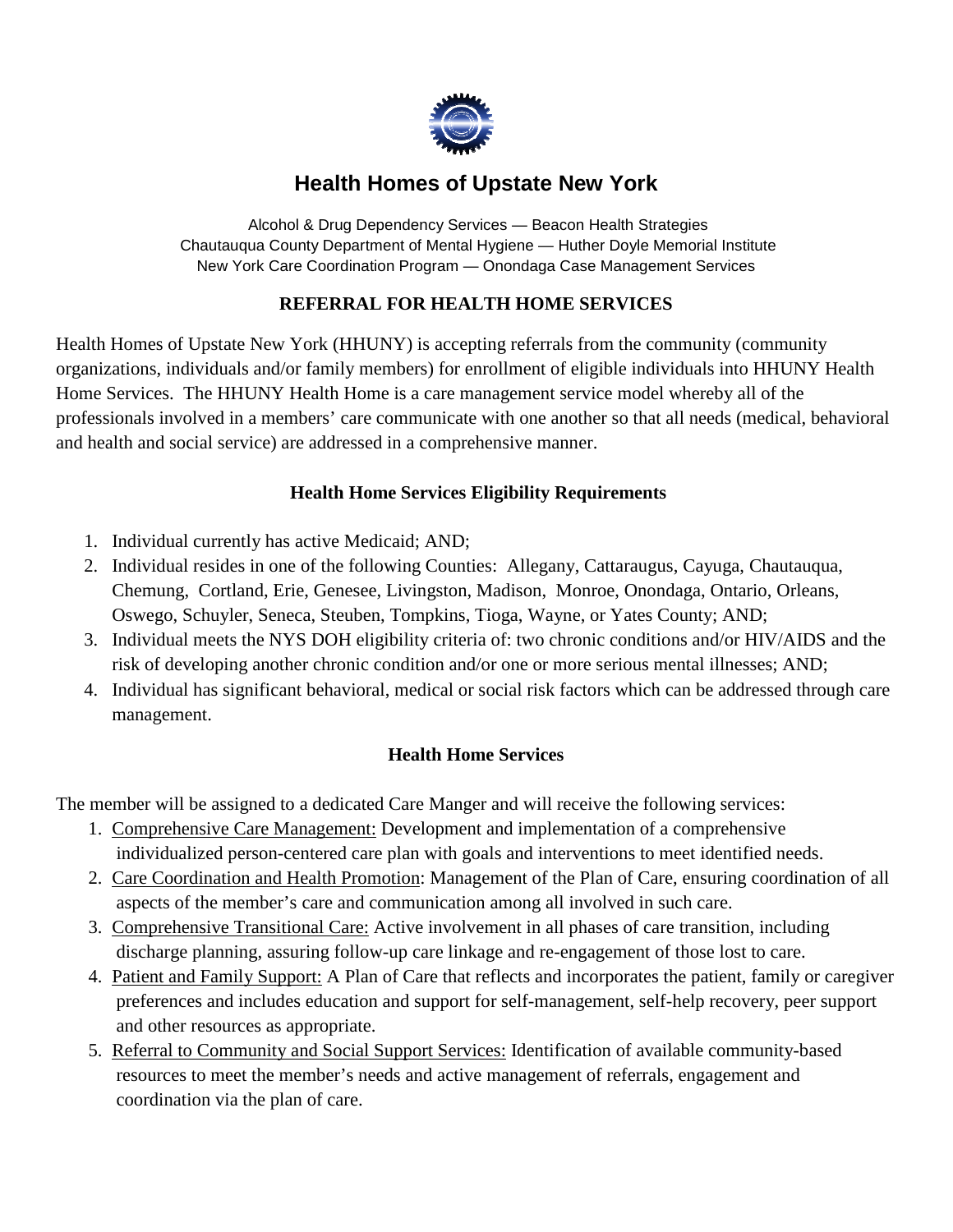#### **HHUNY Health Home Community Referral Application**

Please complete the attached Community Referral Application Form, including as much detail as possible to allow HHUNY to verify eligibility for health home services. In addition, please include a brief narrative including any additional information that may be helpful in assignment to a care management agency. If there is a care management agency that is preferred by the individual, please identify the agency.

The signed Consent to Release Information must be attached.

Upon HHUNY approval of this application, the individual will be assigned to a Care Management Agency who will conduct outreach and attempt to engage the person in health home services. Health Home services are voluntary and the individual will be asked to consent during the outreach and engagement process. Completed applications may be sent via secure e-mail, Fax or mail to:

HHUNY Community Referral Representative Email: tracy.marchese@beaconhs.com Fax: 585-613-7670 Mail: Community Referral Specialist Health Homes of Upstate New York 1099 Jay Street, Bldg. J Rochester, NY 14611

If you have questions regarding the completion or status of this application, please contact: HHUNY Community Referral Representative at 585-613-7642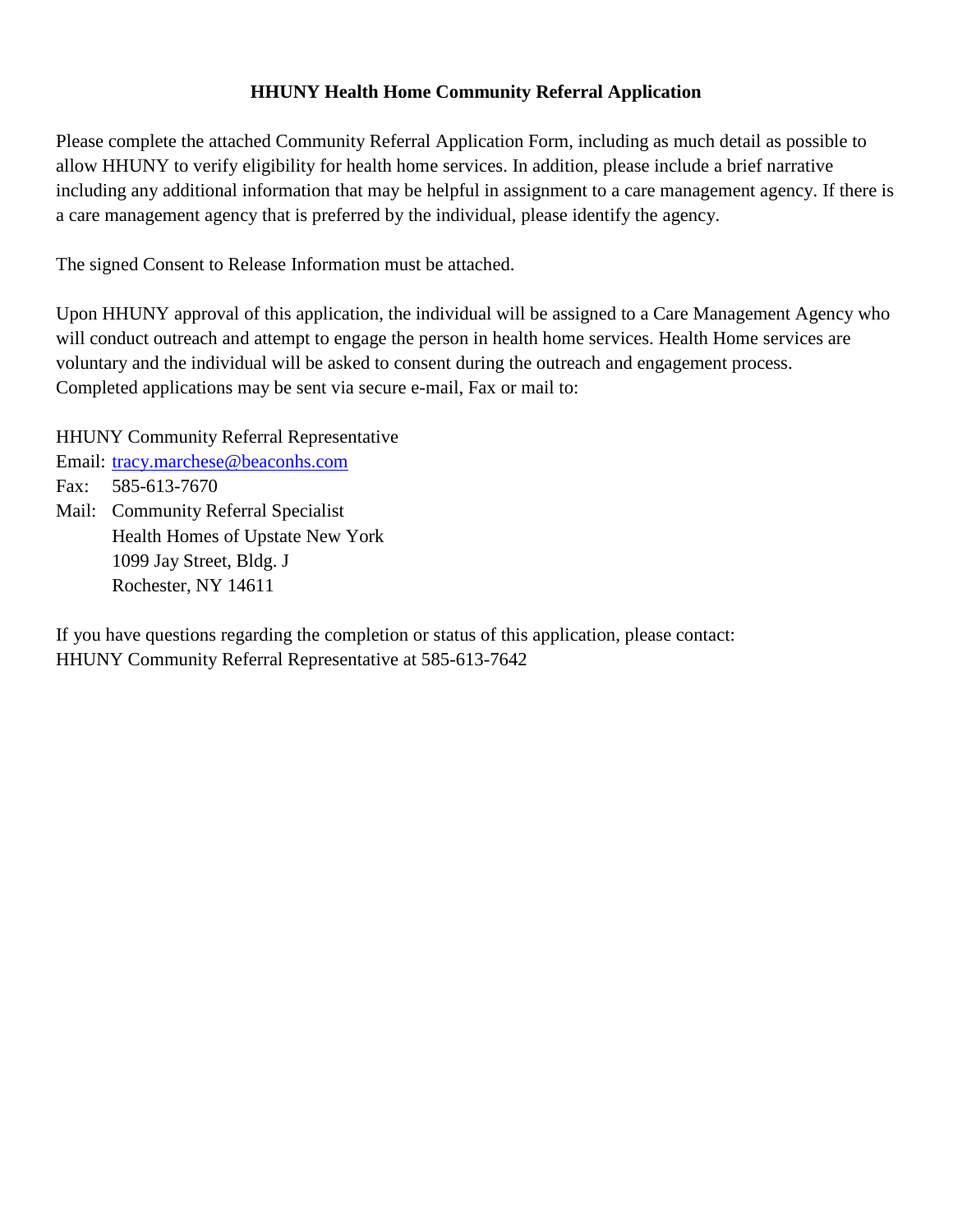# **HHUNY Health Home Community Referral Application**

# **Identifying Information**

| Name:                                                                                                  | Date of Birth:                           | Gender: |
|--------------------------------------------------------------------------------------------------------|------------------------------------------|---------|
| Address:                                                                                               | Medicaid CIN #:                          |         |
|                                                                                                        | Medicaid Managed Care Organization Name: |         |
|                                                                                                        | County of Residence:                     |         |
| Phone:                                                                                                 | Cell phone:                              |         |
| Indicate any need for language/interpretation services; specify language spoken if other than English: |                                          |         |
|                                                                                                        |                                          |         |

# **Eligibility Category Information – Check All that Apply Must meet either A only or B only or two C to be eligible**

| Check |              | Category                                                            | Specify Diagnosis; Provide Available Detail |
|-------|--------------|---------------------------------------------------------------------|---------------------------------------------|
|       | $\mathbf{A}$ | Serious mental illness                                              |                                             |
|       | B            | HIV/AIDS and the risk of<br>developing another chronic<br>condition |                                             |
|       | $\mathsf{C}$ | Mental Health condition                                             |                                             |
|       | $\mathsf{C}$ | <b>Substance Abuse Disorder</b>                                     |                                             |
|       | $\mathsf{C}$ | Asthma                                                              |                                             |
|       | $\mathbf C$  | Diabetes                                                            |                                             |
|       | $\mathbf C$  | <b>Heart Disease</b>                                                |                                             |
|       | $\mathsf{C}$ | BMI > 25                                                            |                                             |
|       | $\mathbf C$  | <b>Other Chronic Conditions</b><br>(Specify)                        |                                             |